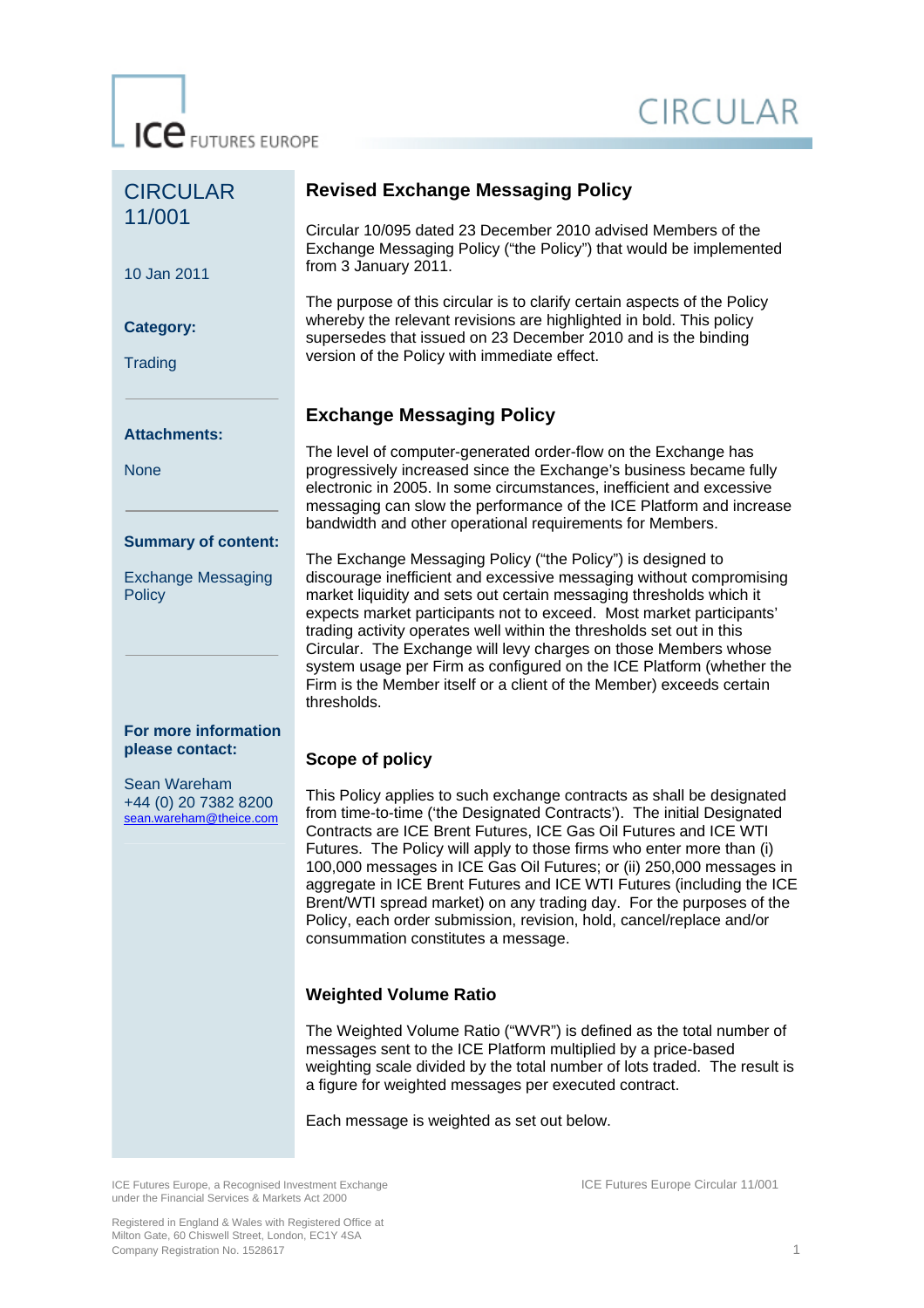| Price-based                                   |                  |                      |                                                                                                                                                                                                                                            |  |
|-----------------------------------------------|------------------|----------------------|--------------------------------------------------------------------------------------------------------------------------------------------------------------------------------------------------------------------------------------------|--|
|                                               |                  | weighting multiplier |                                                                                                                                                                                                                                            |  |
| Price difference<br>from best bid or<br>offer | <b>Outrights</b> | <b>Spreads</b>       | <b>Description</b>                                                                                                                                                                                                                         |  |
| None (best bid<br>or offer)                   | $\Omega$         | 0                    | If the price is the best bid<br>or offer, it will not be<br>counted.                                                                                                                                                                       |  |
| At market bid<br>or offer                     | $\Omega$         | 0                    | If the price equals the<br>best bid or best offer, it<br>will not be counted.                                                                                                                                                              |  |
| tick<br>off<br>1.<br>market                   | 0.5              | 0.25                 | If the price is within one<br>minimum price fluctuation<br>("tick") of the best bid or<br>best offer it will count as<br>one half of a message in<br>an outright market and<br>quarter<br>οf<br>one<br>a<br>message in a spread<br>market. |  |
| $\overline{2}$<br>ticks<br>off<br>market      | 1.0              | 0.5                  | If the price is within two<br>(2) ticks of the best bid or<br>best offer it will count as<br>one (1) message in an<br>outright market and half<br>(0.5) a message in a<br>spread market.                                                   |  |
| 3 to 5 ticks off<br>market                    | 2.0              | 1.0                  | If the price is between<br>three (3) and five (5) ticks<br>from the best bid or best<br>offer it will count as two<br>(2) messages in<br>an<br>outright market and one<br>(1) message in a spread<br>market.                               |  |
| More than 5<br>ticks off market               | 3.0              | 2.0                  | If the price is more than<br>five (5) ticks from the best<br>bid or best offer it will<br>as<br>three<br>(3)<br>count<br>messages in an outright<br>market and two<br>(2)<br>messages in a spread<br>market.                               |  |

## **WVR Thresholds**

Firms who exceed a WVR of 100:1 in a Designated Contract on a particular trading day will receive an electronic notification.

ICE Futures Europe, a Recognised Investment Exchange ICE Futures Europe Circular 11/001 under the Financial Services & Markets Act 2000

Registered in England & Wales with Registered Office at Milton Gate, 60 Chiswell Street, London, EC1Y 4SA Company Registration No. 1528617 2007. The company Registration No. 1528617